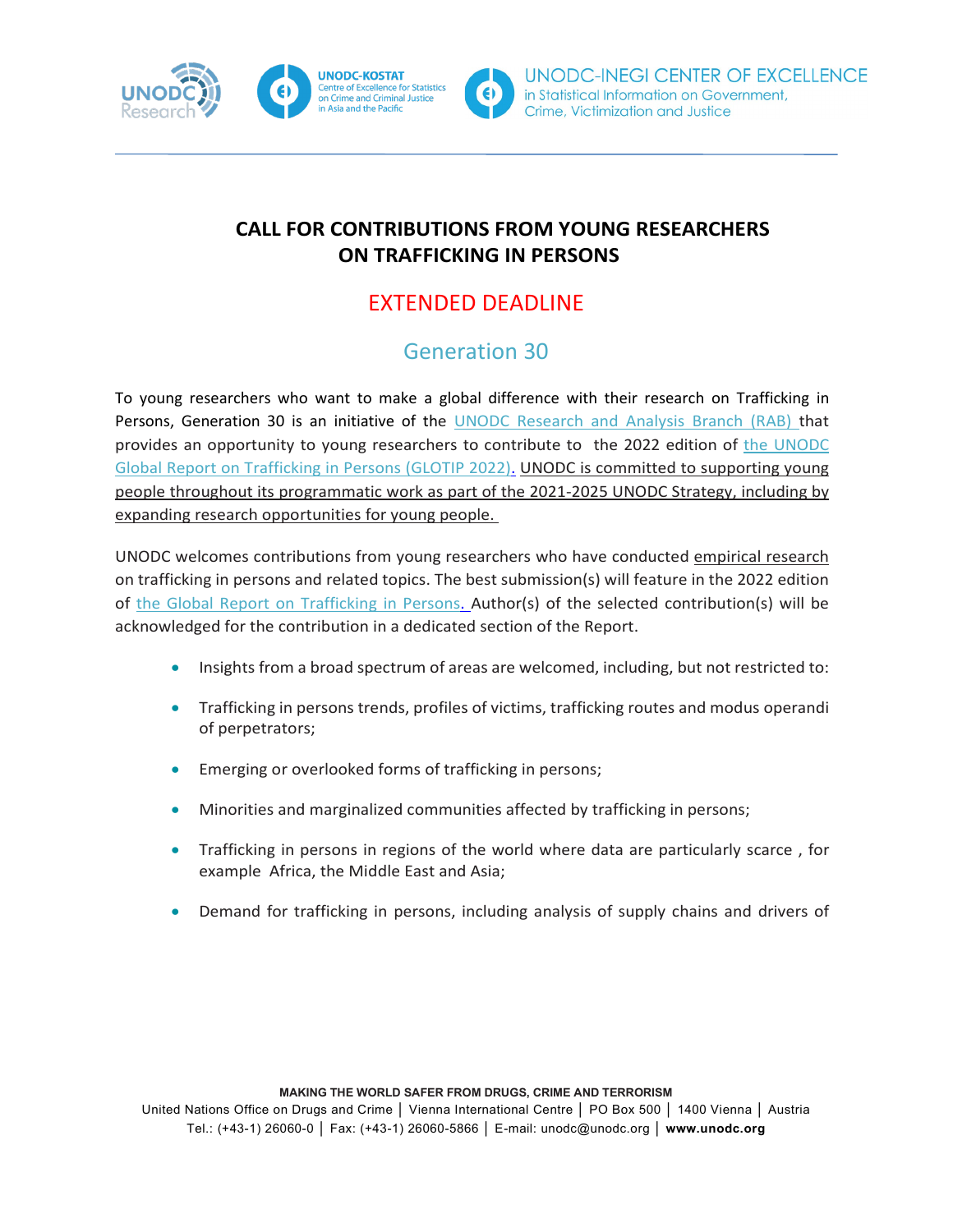

UNODC-INEGI CENTER OF EXCELLENCE

in Statistical Information on Government,

Crime, Victimization and Justice

trafficking.

• Crime profits and illicit financial flows related to trafficking in persons.

## Who can apply?

Eligible applicants must be born after  $1<sup>st</sup>$  January 1992 and be currently enrolled in or have recently completed (within the past five years) post-graduate studies. Applications received by candidates born before 1<sup>st</sup> January 1992 can be accepted if the contribution was developed as part of a PhD programme completed after 1<sup>st</sup> January 2017. In case of co-authorship, all contributing authors must meet the criteria. The contribution must be unpublished but may draw on research carried out within a post-graduate program and/or submitted as a dissertation.

#### How?

The contribution should be limited to **a 500 words abstract**. The abstract shall include an overview of the methodology and the key bibliography. Additional words for cited references are allowed. Only contributions sent in Microsoft Word format will be accepted.

**Submissions will be accepted from 1st March 2022 until 31st May 2022,\* 23:59 CET. Selected authors will be notified on the results of the evaluation by 30th June 2022, and invited to submit an expanded narrative of about 1,500 words by 31st July 2022.** Applicants are requested to submit their proposals by email at: [unodc-globaltipreport@un.org](mailto:unodc-globaltipreport@un.org) and indicate in the subject line "Generation 30". The application should contain the contact information, affiliation and a short biography of the author(s).

If selected, the authors will need to provide proof of meeting the eligibility criteria. Questions on the application can be addressed by email to:

#### [unodc-globaltipreport@un.org](mailto:unodc-globaltipreport@un.org)

By submitting a paper to UNODC RAB, the authors agree to allow UNODC to use the contribution as it best fit the narrative and the quality standards of the report.